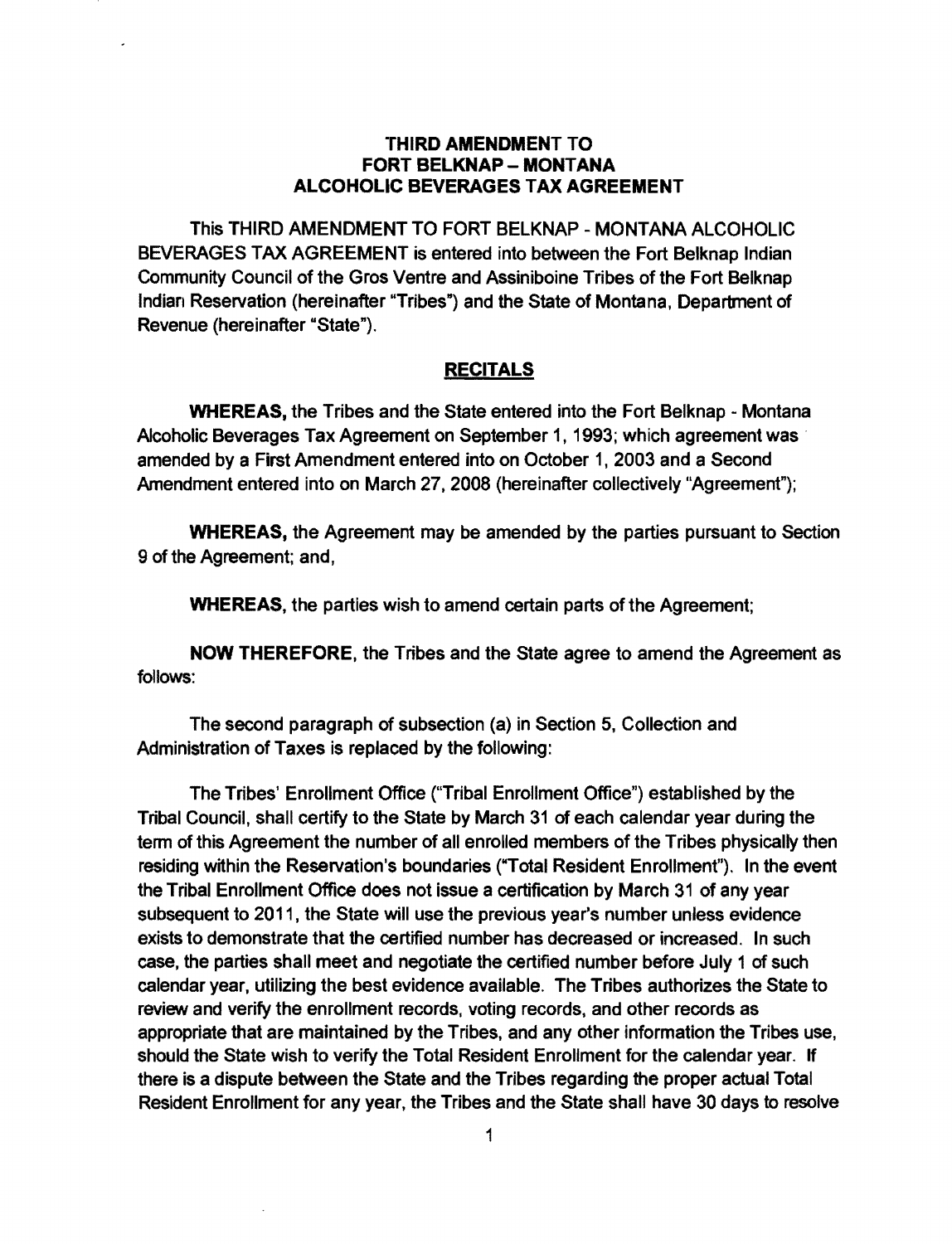the issue by agreement. If the issue is not so resolved within 30 days, the State may use the Total Resident Enrollment figure used for the prior calendar year until a revised Total Resident Enrollment figure is agreed on by both Parties. Any such adjustment to the Total Resident Enrollment figure shall be retroactively applied from January 1<sup>st</sup> of the current calendar year and, to account for the adjustment, a one-time payment adjustment will be made in the payment due for the next full calendar quarter payment.

As required by Section 9 of the Agreement, the parties· signatures are set forth below. Except as expressly amended hereby, all terms and conditions of the Agreement remain in full force and effect.

This Third Amendment shall apply to distributions beginning January 1. 2011.

This Third Amendment consists of two (2) pages.

DATED  $12-20$ 

STATE OF MONTANA:

Dan Bucks Director, Department of Revenue

Approved pursuant to § 18-11-105. MCA:

Steve Bullock, Montana Attorney General

STATE OF MONTANA: FORT BELKNAP TRIBES:

Brian Schweitzer. Governor 7*MMMdamsDoney Vice-Insaident* 

Fort Belknap Indian Community Council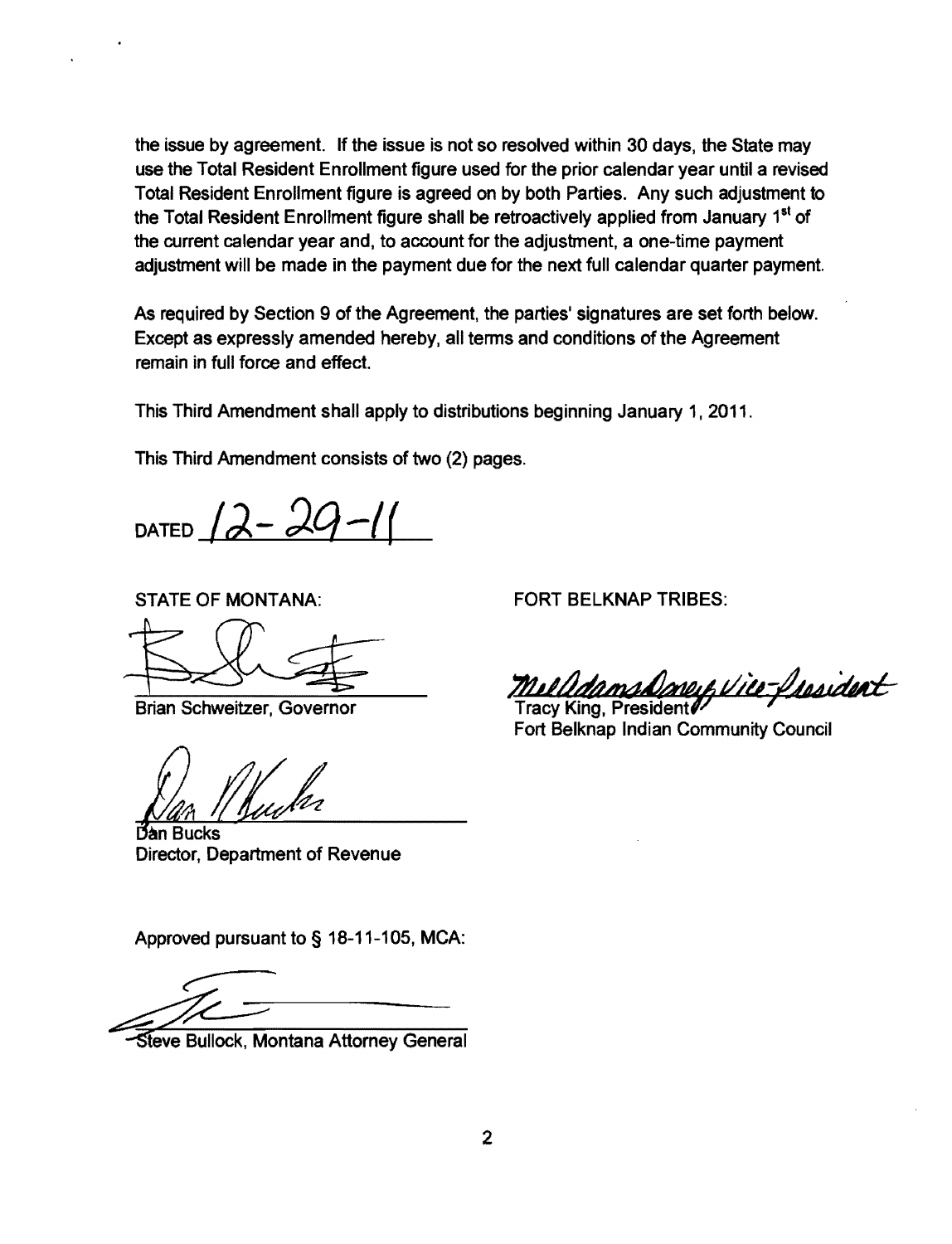## **Exhibit A**

STATE OF MONTANA } : ss County of\_\_\_\_\_ }

## **AFFIDAVIT**

I, \_\_\_\_\_\_\_\_\_\_\_\_\_\_\_\_, being of lawful age, and being first duly sworn, upon oath, depose and say:

1. I am the enrollment clerk for the \_\_\_\_\_\_\_\_\_\_\_\_\_\_\_\_\_\_\_\_\_ tribal government, responsible for maintaining the record of enrolled tribal members for the Tribe of the Reservation.

2. I have been the enrollment clerk for the Tribal Council since

- 3. In my capacity as enrollment clerk for the Tribal Council, I am responsible for maintaining and continually updating the record of those tribal members living on the reservation, off the reservation, and immediately adjacent to the reservation.
- 4. These records are maintained for a variety of purposes, including registration for tribal elections, state-tribal revenue sharing agreements, and the distribution of treaty monies and other payments to tribal members.
- 5. On \_\_\_\_\_\_\_\_\_\_\_\_, I reviewed the tribal records concerning the enrolled tribal members currently residing on the Reservation.
- Tribal Council, and based upon the records at my disposal, I conclude that there are<br>
<u>enrolled</u> tribal members that reside on the<br> **Reservation** as of 6. Based upon my experience and expertise as enrollment clerk for the enrolled tribal members that reside on the Reservation, as of \_\_\_\_\_